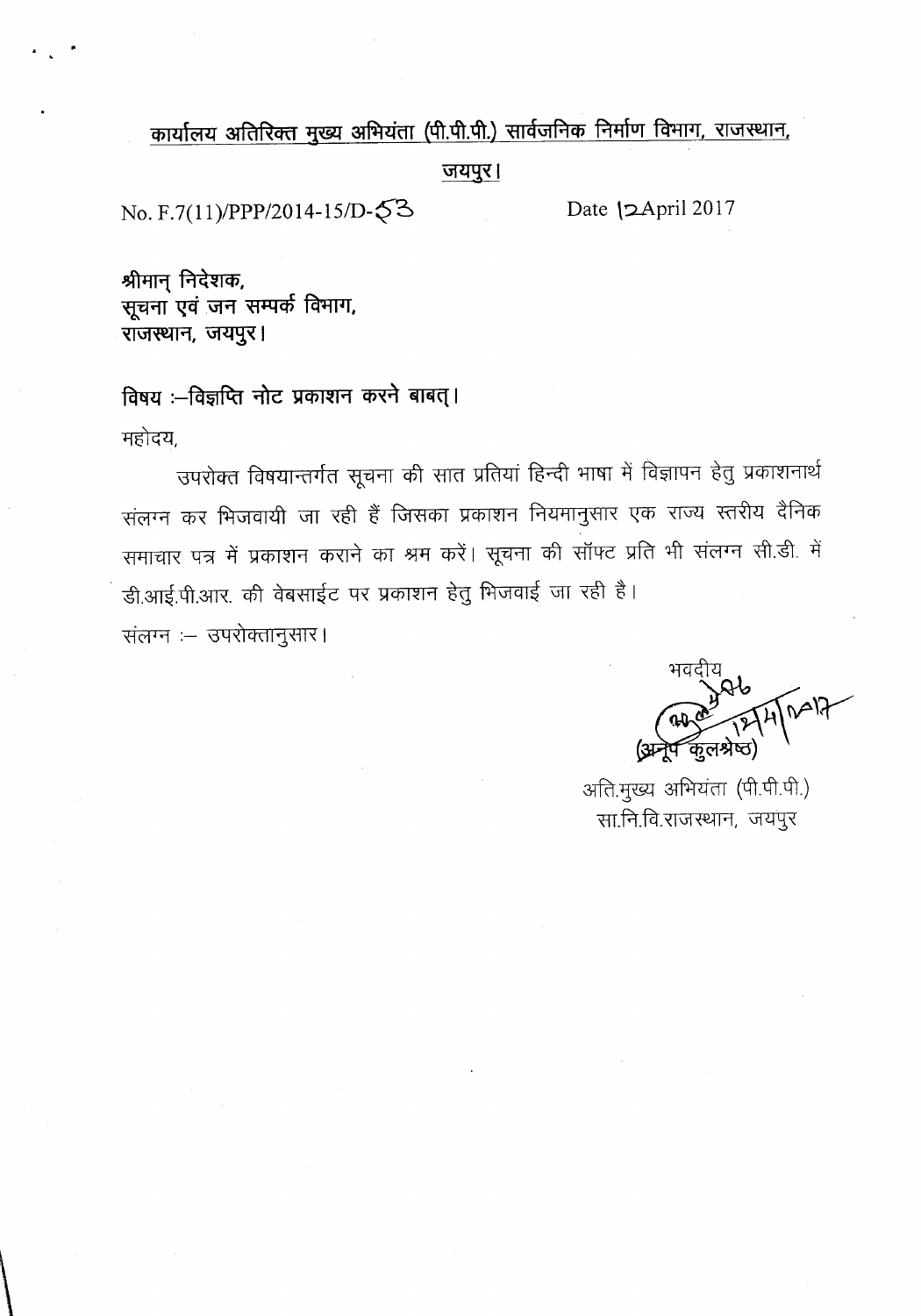No. F.7 *(11)IPPP/2014-151D-* Date: April 2017 प्रतिलिपि निम्नलिखित को सूचनार्थ एवं आवश्यक कार्यवाही हेतु प्रेषित है:–

- 1. निजी सचिव, अति. मुख्य सचिव सार्वजनिक निर्माण विभाग एवं इन्फ्रा, राजस्थान, जयपुर।
- 2. निजी सचिव, शासन सचिव, सार्वजनिक निर्माण विभाग, राजस्थान, जयपुर।
- 3. मुख्य अभियंता एवं अतिरिक्त शासन सचिव /मुख्य अभियंता (सड़क) सार्वजनिक निर्माण विभाग, राजस्थान, जयपुर।
- 4. अतिरिक्त मुख्य अभियंता सार्वजनिक निर्माण विभाग जोन–समस्त।
- 5. अधीक्षण अभियंता सार्वजनिक निर्माण विभाग, <u>/ पीपीपी.–प्रथम / पीपीपी.–द्वितीय</u>।
- 6. ए.सी.पी. सार्वजनिक निर्माण विभाग, राजस्थान, जयपुर।

अति.मुख्य अभियंता (पी.पी.पी.) सा.नि.वि.राजस्थान, जयपुर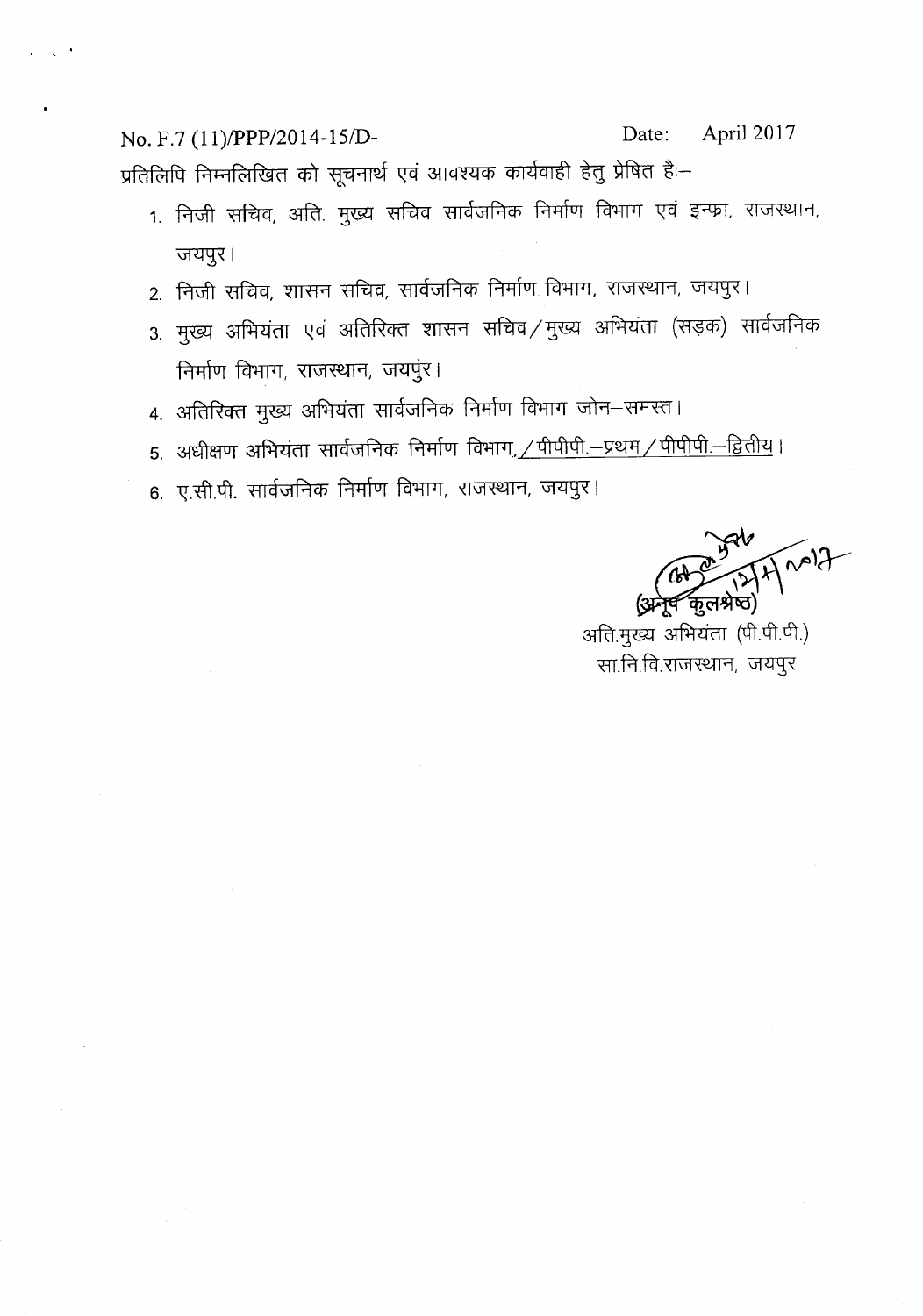# PUBLIC WORKS DEPARTMENT, RAJASTHAN PPP (DIVISION)

# Engagement of Retired Revenue Officials as LA support Officials on Contract basis

PPP Division, PWD Rajasthan invites applications from Retired Revenue Officials to assist in/perform Land acquisition, Rehabilitation and Resettlement process for the project roads under Rajasthan State Highway Development Programme (RSHDP).

Last date and time of submission of applications is 04.05.2017,Thursday upto 15:00 hrs

The details regarding qualification, scope of work & remuneration is available on http://pwd.rajasthan.gov.in & http://sppp.rajasthan.gov.in

Amendments/Corrigendum if any would be uploaded on above mentioned web sites.

Address for Communication: Additional Chief Engineer {PPP}, PWD Rajasthan, Jacob Road Civil lines Jaipur302006 Phone No. 0141-5110547

\_\_\_·\_\_\_l

(Angop Kulshreshtha) **Additional Chief Engineer (PPP)** PWD Rajasthan, Jaipur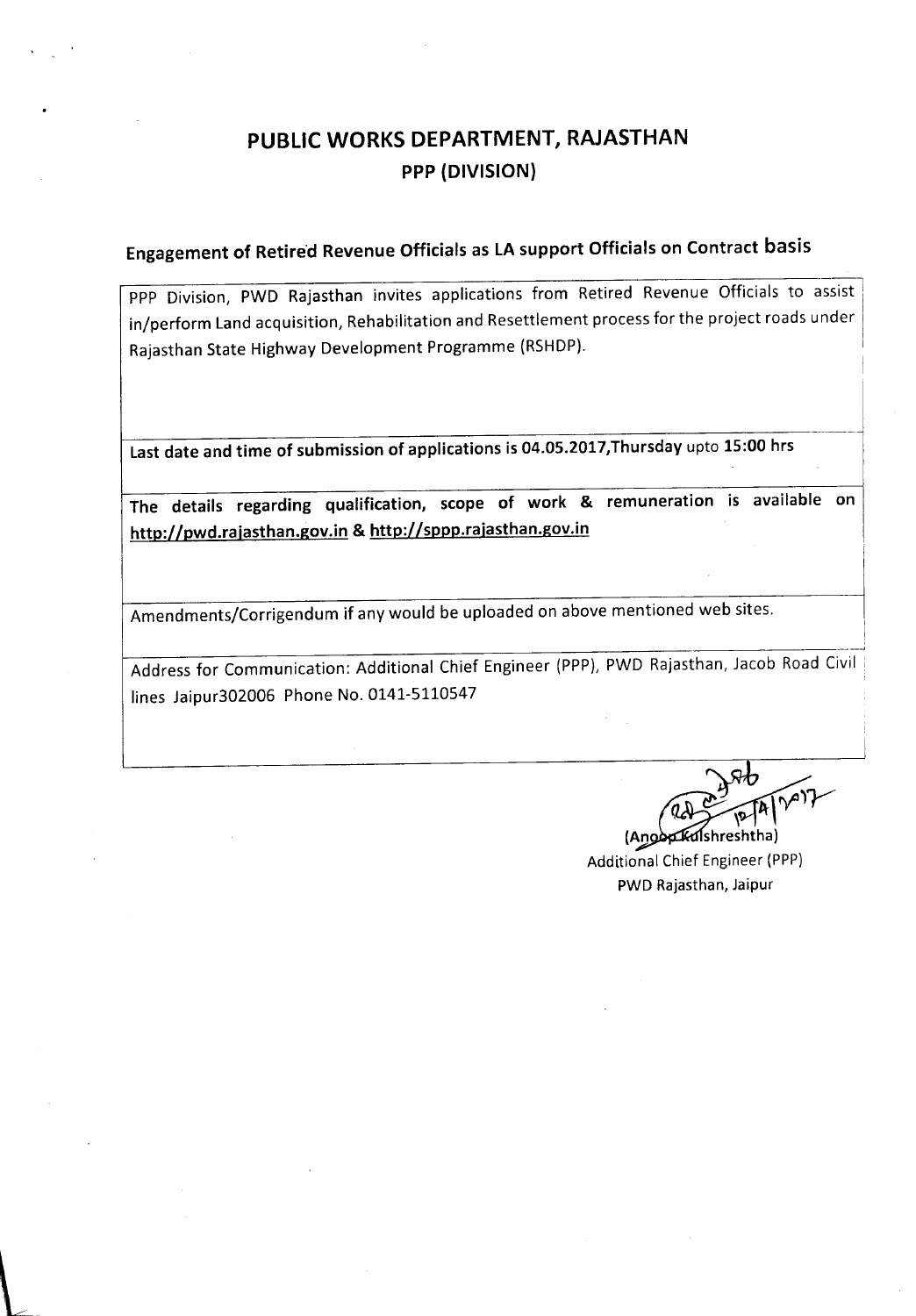### **OFFICE OF THE ADDITIONAL CHIEF ENGINEER (PPP), PWD, RAJASTHAN, JAIPUR**

No. *F.7(l1)PPP/2014-15/D-* Dated: April 2017

## **Expression of Interest (EOI)**

#### **Engagement of LA Support Officials for Land Acquisition issues for RSHDP in the state** of Rajasthan.

The governor of Rajasthan, though Additional Chief Engineer PPP, Public Works Department Rajasthan intends to engage LA Support official (on contract basis) to perform Land Acquisition (LA) for Rajasthan State Highways Development Program(RSHDP) in the State of Rajasthan and to follow up various issues involved in LA under RFCTLARR Act. 2013, Rajasthan Right to Fair Compensation and Transparency in Land Acquisition, Rehabilitation and Resettlement Rules 2016, and the Entitlement Matrix for Land Acquisition and prepare monthly progress report as per PWD requirements.

The terms & Conditions for engagement of LA Support Officials (LASO-I/II) are as under:

| <b>SN</b> | Category | Level of officers to | No. of       | <b>Project Location</b> | Monthly          |
|-----------|----------|----------------------|--------------|-------------------------|------------------|
| О.        |          | be Engaged           | <b>Posts</b> |                         | Remuneratio      |
|           |          |                      |              |                         | n                |
| 1.        | LASO-I   | Retired<br>Revenue   | $05*$        | Jaipur,                 | the<br>As<br>per |
|           |          | Officer (not below)  |              | Jodhpur,                | state            |
|           |          | the rank of Nayab    |              | Bikaner,                | government       |
|           |          | Tehsildar /LAO or    |              | Kota $&$                | rules.           |
|           |          | equivalent).         |              | Udaipur                 |                  |
|           |          |                      |              | (one at each Location)  |                  |
| 2.        | LASO-II  | Retired<br>Patwari   | $09*$        | Jaipur $-2nos$          | the<br>As per    |
|           |          | Revenue Inspector    |              | Jodhpur- 1 no.          | state            |
|           |          |                      |              | Bikaner- 1 no.          | government       |
|           |          |                      |              | Deedwana- 1 no.         | rules.           |
|           |          |                      |              | Udaipur- 1 no.          |                  |
|           |          |                      |              | Malpura-1 no.           |                  |
|           |          |                      |              | Kota-1 no.              |                  |
|           |          |                      |              | Alwar-1 no.             |                  |

\* These no. of posts are tentative .They may change as per the actual requirement of PPP Division.

### **1. EXPECTED PROFILE**

1.1. **LA Support Official First (LASO-I) :**

~ 1.1.1. *f1V*

Should be retired Revenue Officer of the Rajasthan Government who has retired not below the rank of Nayab Tehsildar *I* LAO or equivalent.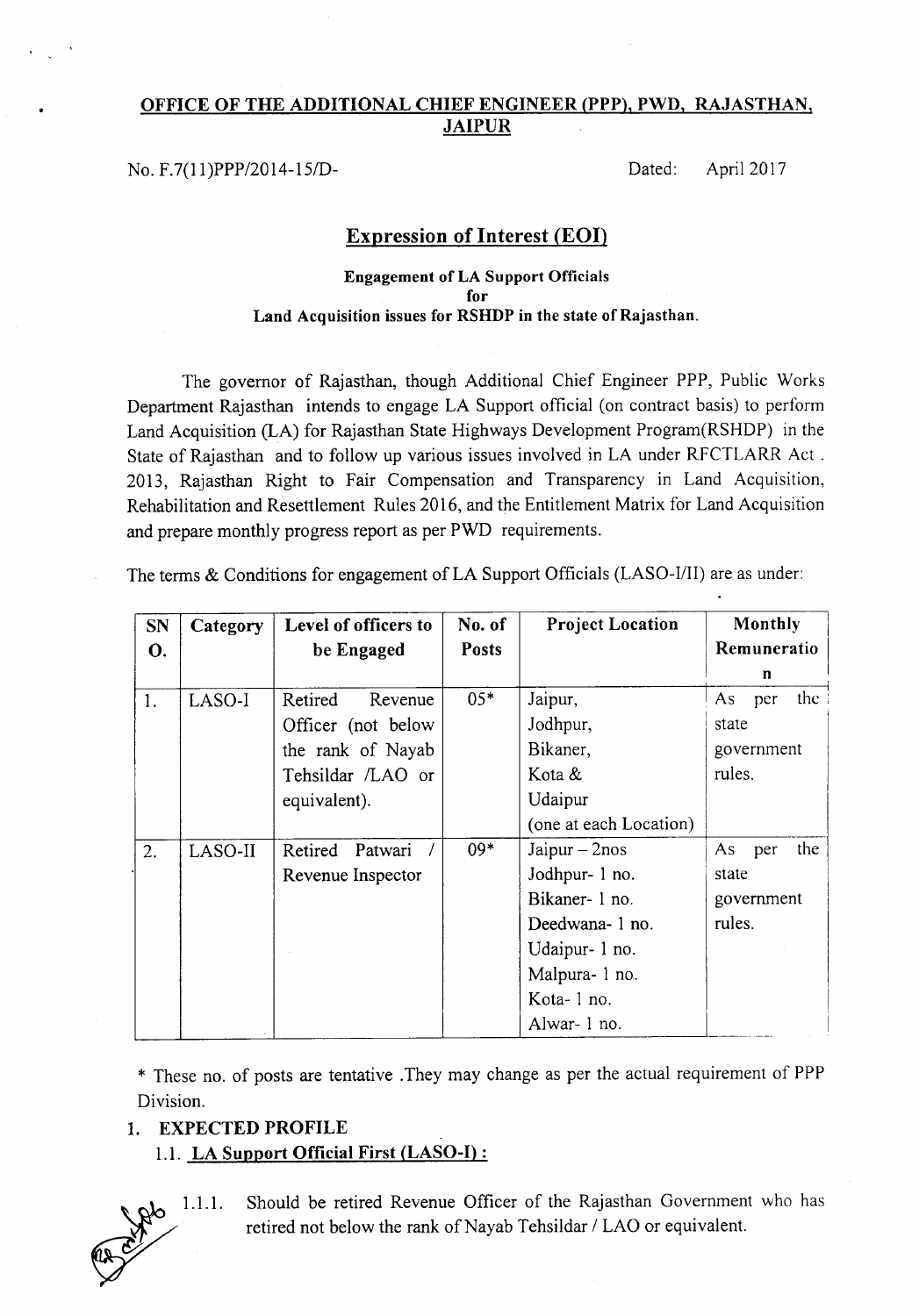- 1.1.2. Should have 10 year's minimum experience in State Revenue Department and has an in-depth understanding of the current Land Acquisition process.
- 1.1.3. Prior experience as a Land Acquisition official for a State or National Highway project will be preferred.
- *1.104.* The official should be below 65 years of agenda medically fit to undertake frequent field visits, and public hearing etc at the time of engagement or any extension of contract.

## 1.2. LA Support Official Second (LASO II)

- 1.2.1. Should be retired Revenue Officer of the Rajasthan Government who has retired not below the rank of Patwari *IRevenue* Inspector or equivalent.
- 1.2.2. Should have 10 year's minimum experience in State Revenue Department and has an in-depth understanding of the current Land Acquisition process.
- 1.2.3. Prior experience as a Land Acquisition official for a State or National Highway project will be preferred.
- 1.2.4. The official should be below 65 years of age and medically fit to undertake frequent field visits, and public hearing etc at the time of engagement or any extension of contract.
- 1.2.5. Should be well conversant with the understanding of LA Records, Khasra Maps, Khata-Khatoni Records and its transformation at ground.
- 1.2.6.

### 2. KEYROLES

*\_:to/2.2.3.*

~

## 2.1. LA Support Official First (LASO I)

- 2.1.1. The LASO-I will perform all the duties/ works regarding LA, Rehabilitation, Resettlement regarding RSHDP Roads under his jurisdiction in accordance to the directions of concerned Project Director(PD);
- 2.1.2. Verify LA plan of Project roads in consultation with the State Government officials;
- 2.1.3. Monitor the progress of LA targets across projects;
- 2.1.4. Prepare and Submit monthly report in pre-determinate format;
- 2.1.5. Visit each PIU/SDMs concerned with the Project Road within his jurisdiction as and when required under directions of concerned PD;
- 2.1.6. Coordinate with PDs and SDMs through regular site-visits to identify LA related issues pertaining to the projects for their resolution which may include preparation of additional LA proposal *I* to arrive at negotiated settlement as per government guidelines issued in this regard.

## 2.2. LA Support Official Second (LASO II)

- 2.2.1. Will be stationed with each Project Director Headquarter and report to the concerned Project Director;
- Will assist the concerned Project Director & LASO-I in performing his duties /assignments regarding Land Acquisition; 2.2.2.

Identify the Road Land (Right of Way) which have already been acquired (in possession of PWD) but Mutation has not been done in the name of PWD. The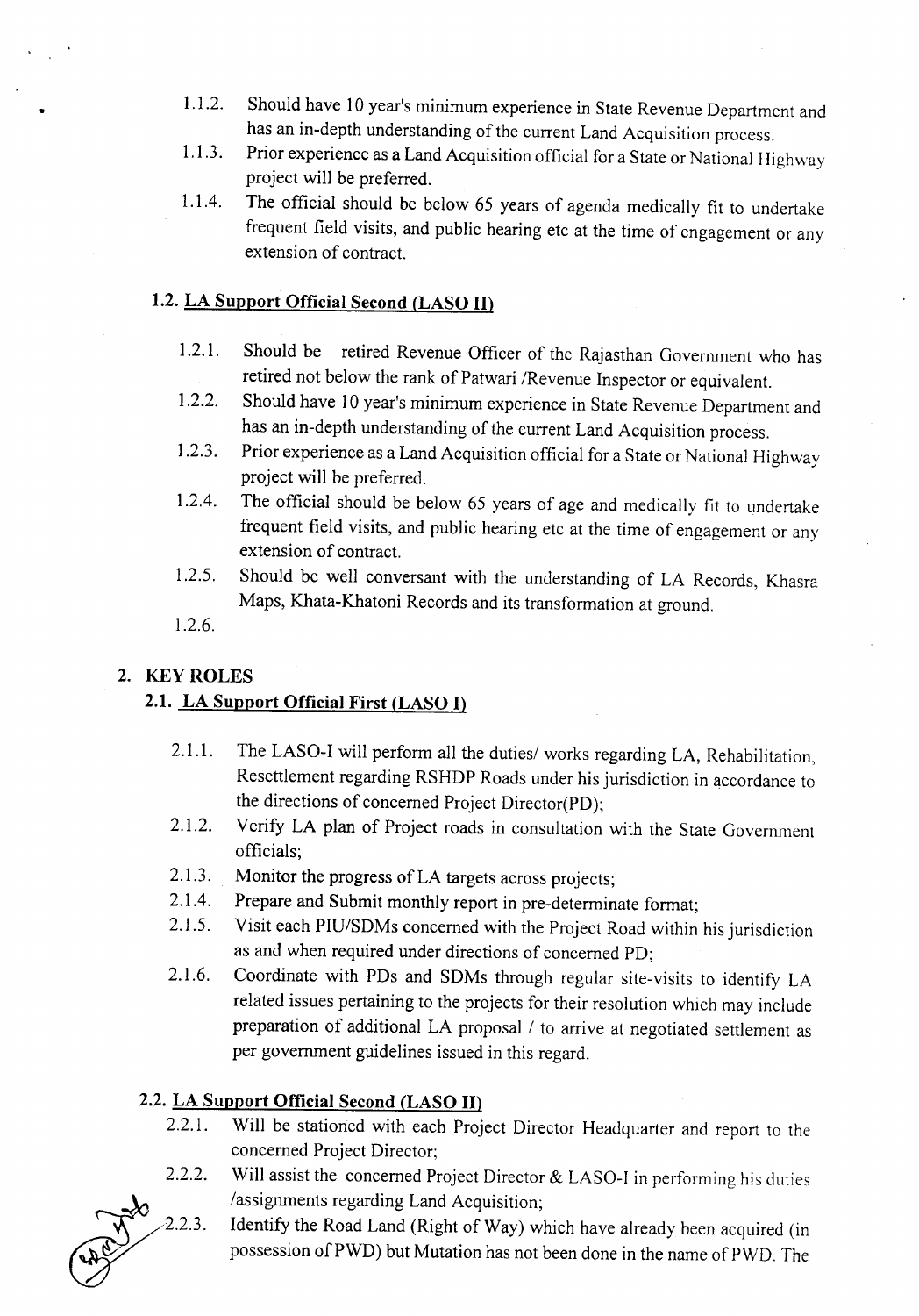incumbent will take up the case to get mutation done in the name of PWD under directions of LASO I;

2.2.4. Will demarcate the Project Land at site, which is to be acquired, in consultation with concerned Project Director /LASO-I, whenever required.

### 3.ENGAGEMENT STRUCTURE

•

- 3.1. To be engaged on a contractual basis for a period of 12months, which can be extended on mutual consent basis. During the term of engagement, the incumbent shall not take up any other assignment;
- 3.2. Remuneration shall be as per the circular issued by D.O.P (ka-2) ,Government of Rajasthan vide no. F17(10)DOP/A-II/94 dated 10.02.16;
- 3.3. Travelling Allowances will be reimbursed as per the State Government circular even number dated 10.02.16;
- 3.4. Will not be entitled to any other allowance/facilities such as Dearness allowance, HRA, Transport Allowance, Leave Travel Concession, medical Attention/Central Govt. Health Scheme, Government Accommodation etc.
- 3.5. The incumbent will be entitled for Leaves as per the Government Circular even number dated 10.02.2016
- 3.6. The contract may be terminated by the Authority at any time without giving any notice. The incumbent may terminate the agreement by giving 15 days' notice at any point of time during the subsistence of the contract.

#### 4.PROCESSOFENGAGEMENT

4.1. The eligible candidates will be interviewed and selected by a committee in PPP Division PWD Jaipur, Rajasthan;

Interested candidates are requested to submit their application in the prescribed format with the recent photographs pasted on it along with copies of the document in support of their experience, last pay drawn and last pension being received by them etc. latest by Thursday 04.05.2017 up to 15:00 hrs at following address;

*Additional Chief Engineer (PPP), PPP Division, PWD (Rajasthan). Jacob Road, Civil Lines Jaipur -302006*

- $\cdot$  Selected candidates will be required to submit fitness certificate from govt. medical officer.
	- 1. Copy of the DOP circular is attached.

(Anoop Kulshreshtha) Additional Chief Engineer (PPP) PWD Rajasthan, Jaipur